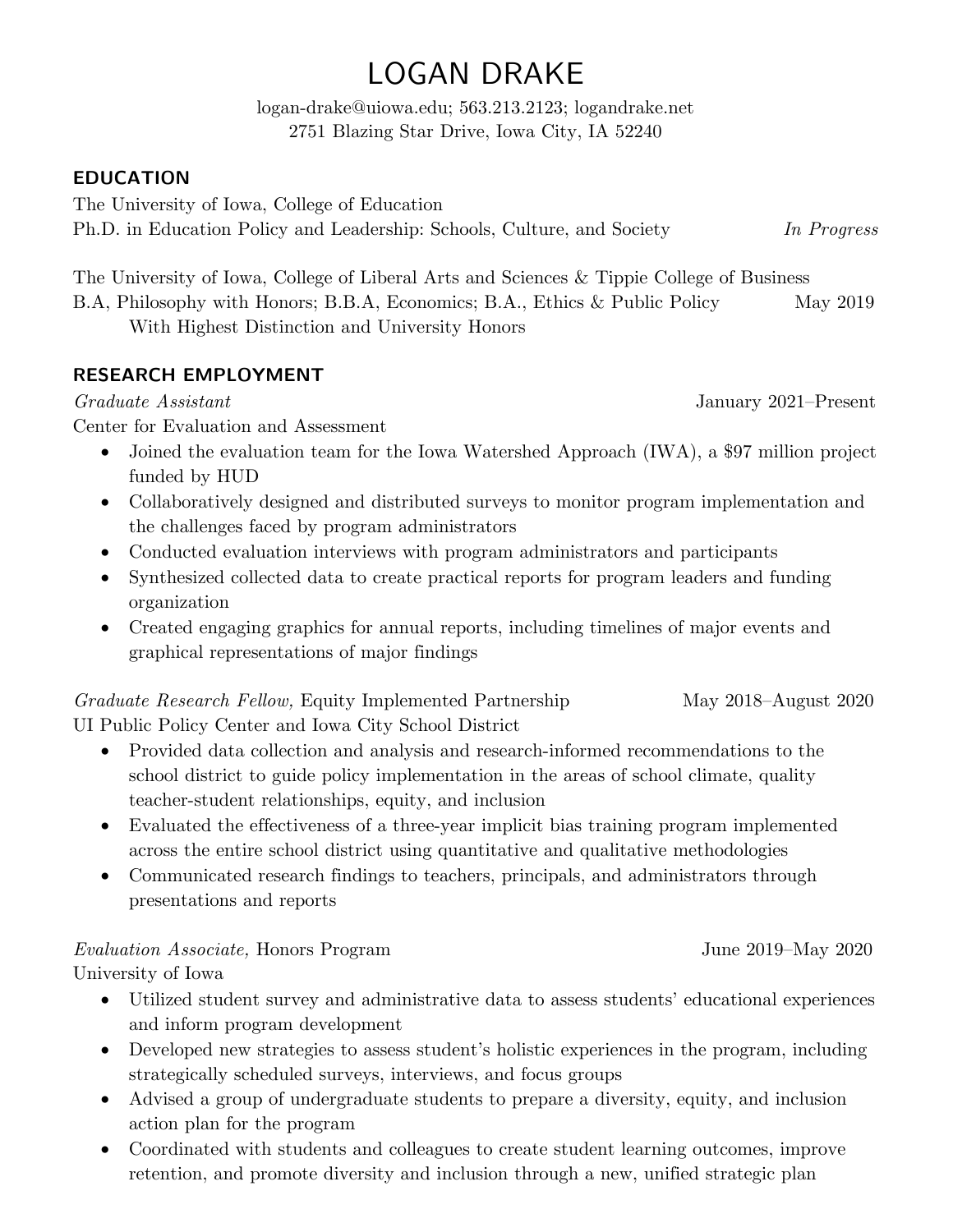#### **EMPLOYMENT**

*Freelance Web Designer* July 2011–Present

- Created and redesigned user-friendly websites for local businesses and organizations
- Integrated with ecommerce tools and event management software to serve client needs

*Program Administrator*, Honors Program June 2017–May 2019

University of Iowa

- Provided assistance to current and prospective students via email, phone, and in-person
- Coordinated events including invites, catering, site selection, and welcoming guests
- Collaborated with peers to manage program social media accounts, create and schedule posts, and craft a shared voice across accounts
- Redesigned program website to provide information to visitors in a user-friendly manner

### **TEACHING EXPERIENCE**

*Teaching Assistant,* "Foundations of Education" Fall 2020, Spring 2021, with Dr. Ain Grooms

*Teaching Assistant,* "Legislative Policy Seminar" Fall 2018, Spring 2019, with Dr. Bryce Dietrich

*Teaching Assistant,* "Direct Admit Seminar" Fall 2016, Fall 2017, Fall 2018, with Mark Archibald

### **PUBLICATIONS**

Kamden K. Strunk, Leslie Ann Locke, Jin Chang, Peter W. Clancy, & Logan Drake. 2021. "From the Spies of Mississippi to the Eyes of the White House: Surveilling and Obstructing Anti-Racist Work in the U.S." *The Professional Educator,* Advance Online Publication

### **PUBLIC ENGAGMENT AND WRITING**

*Conventional Wisdom: The Constitutional Convention Newsletter* 2018 • To celebrate the 2018 and 1787 calendars matching to the day, I created a daily email newsletter which shared James Madison's daily notes on the process of the constitutional convention to over 300 subscribers, accompanied by contemporary commentary.

### **ACADEMIC PRESENTATIONS**

| Resilience, I Do Not Think It Means What You Think It Means: Defining Complex Concepts in                                                                              |      |
|------------------------------------------------------------------------------------------------------------------------------------------------------------------------|------|
| Program Evaluation<br>American Evaluation Association Work Session                                                                                                     | 2021 |
| "An Adequate Preparation": Iowa's University High School and Progressive Era Curriculum<br>Reform, 1916–1929<br><i>History of Education Society Paper Presentation</i> | 2021 |
| Implicit Bias Training Evaluation in a Mid-Size School District                                                                                                        | 2019 |

*American Educational Research Association Poster Presentation*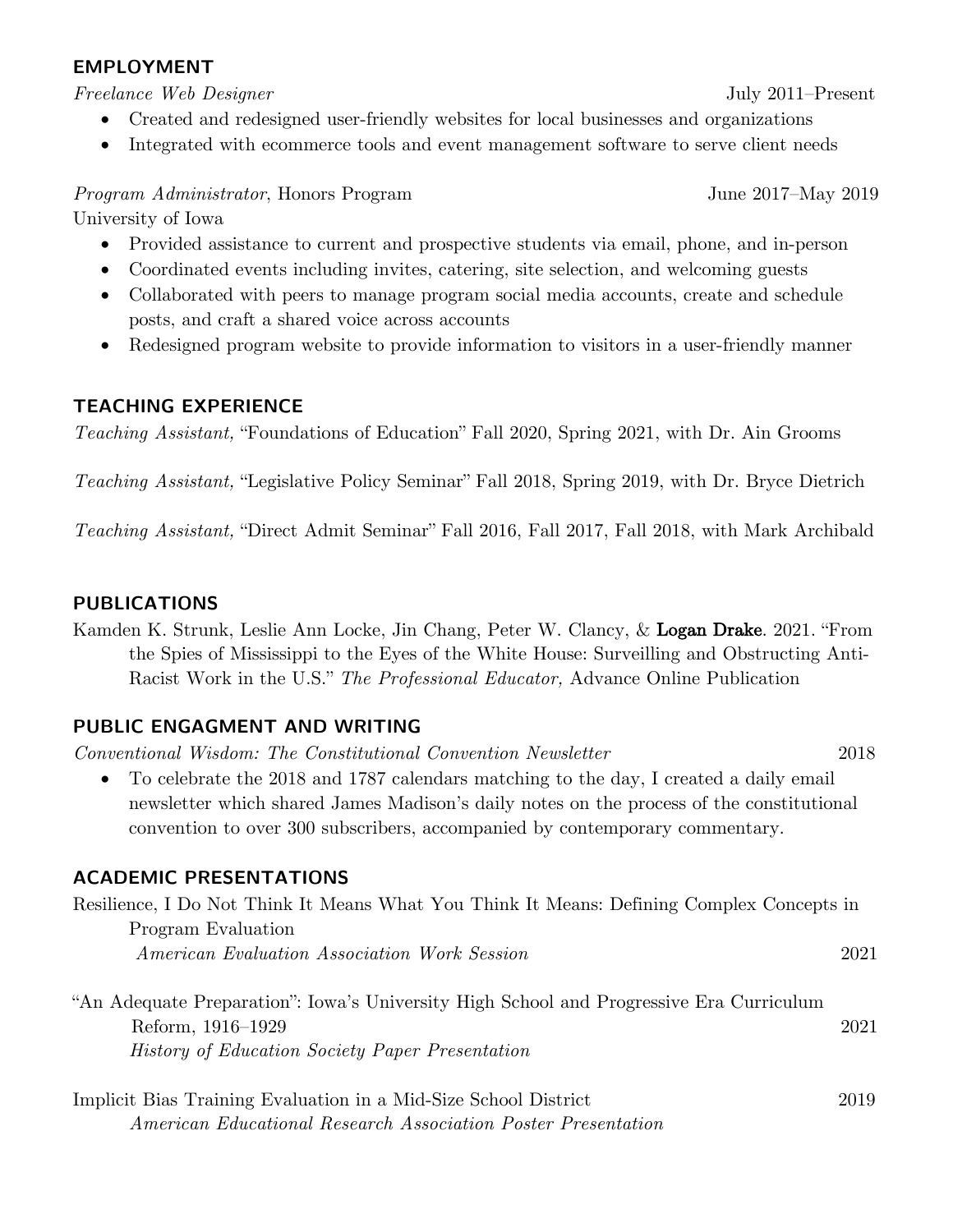| PUBLIC AND PRACTITIONER REPORTS                                                     |      |
|-------------------------------------------------------------------------------------|------|
| Iowa Watershed Approach Evaluation Guide, co-author                                 | 2022 |
| University of Iowa Center for Evaluation                                            |      |
| US Department of Housing and Urban Development                                      |      |
| Iowa Watershed Approach Annual Report, Year 6, co-author                            | 2022 |
| University of Iowa Center for Evaluation                                            |      |
| US Department of Housing and Urban Development                                      |      |
| Dubuque Bee Branch Healthy Homes Annual Report, Year 6                              | 2022 |
| University of Iowa Center for Evaluation                                            |      |
| <i>Iowa Watershed Approach Annual Report, Year 5, co-author</i>                     | 2021 |
| University of Iowa Center for Evaluation                                            |      |
| US Department of Housing and Urban Development                                      |      |
| Assessing Retention and Student Experiences in the Honors Community                 | 2020 |
| University of Iowa Honors Program                                                   |      |
| <i>Student Experiences of School Climate 2020, co-author</i>                        | 2020 |
| University of Iowa Public Policy Center for the Iowa City Community School District |      |
| Analysis of Honors Program Graduate Experiences: AY16-AY18                          | 2019 |
| University of Iowa Honors Program                                                   |      |
| Final Evaluation of an Implicit Bias Training Program in the ICCSD, co-author       | 2019 |
| University of Iowa Public Policy Center for the Iowa City Community School District |      |
| <i>Student Experiences of School Climate 2019, co-author</i>                        | 2019 |
| University of Iowa Public Policy Center for the Iowa City Community School District |      |
| Year 2 Implicit Bias Training Evaluation Report, co-author                          | 2018 |
| University of Iowa Public Policy Center for the Iowa City Community School District |      |
| PUBLIC AND PRACTITIONER PRESENTATIONS                                               |      |
| Final Evaluation of an Implicit Bias Training Program                               | 2019 |
| Presented to Iowa City School District and West Wind Education Policy               |      |
| <b>TECHNICAL SKILLS AND PROFICIENCES</b>                                            |      |
| Qualtrics                                                                           |      |
| <b>STATA</b>                                                                        |      |
| <b>Survey Methods</b>                                                               |      |
| Web Design, experience with Wordpress, Drupal, Wix, and Weebly<br>٠                 |      |
| <b>HTML</b><br>Microsoft Office Suite, including Excel and Access<br>$\bullet$      |      |
|                                                                                     |      |

• Email Marketing, experience with Constant Contact, Promote, and MailChimp